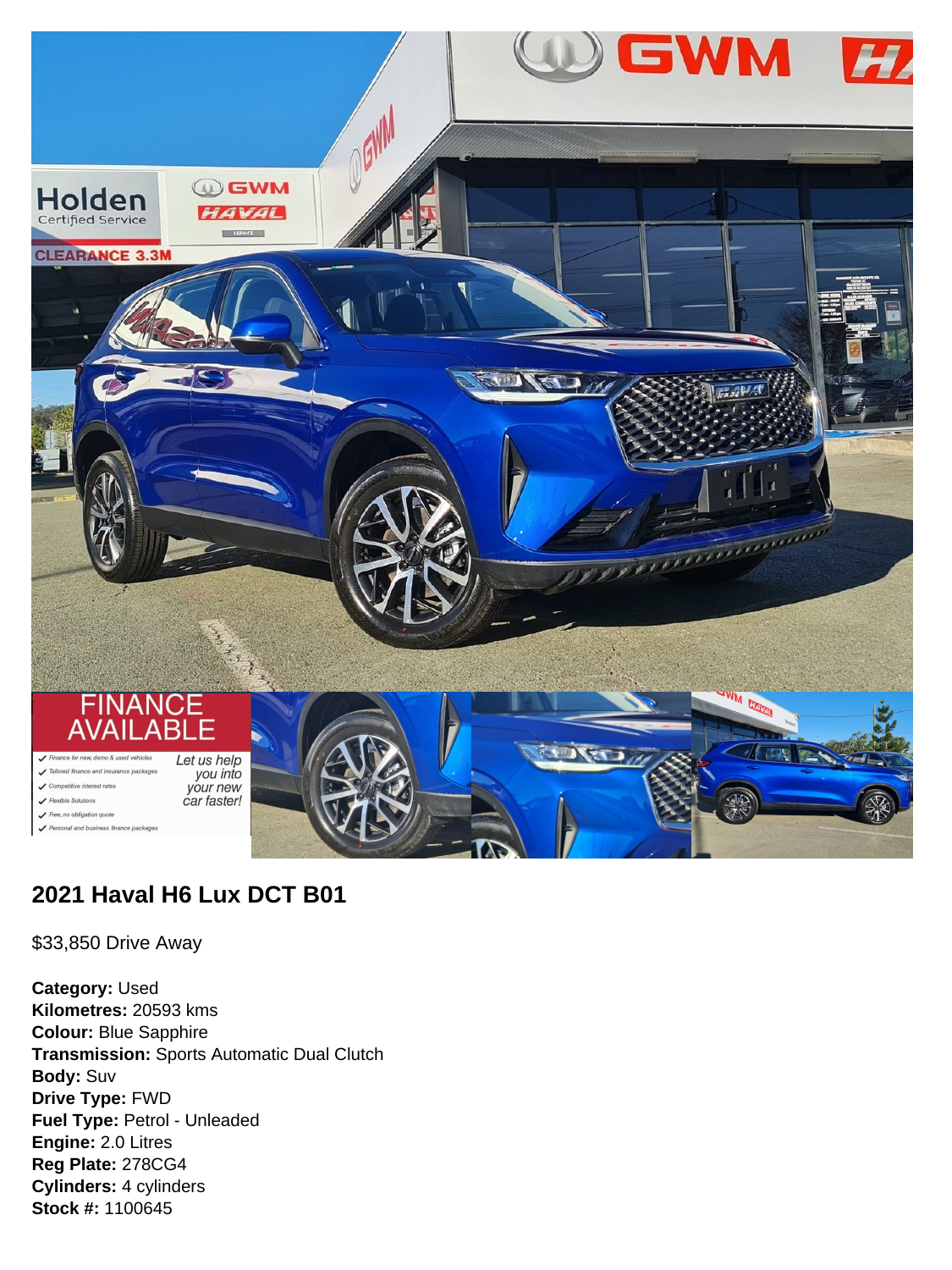**Dealer: Beaudesert Auto Group Address:** 167-171 Brisbane Street, Beaudesert QLD 4285 **Phone:** 07 5542 4900

# **Dealer Comments**

Like new H6 Lux with the remainder of the 7 year new car warranty books and spare keys.\*\*Apple carplay Leather interior Intelligent Tech with active and passive safety Front and side monitoring to provide safe travel. \*\*7 speed Dual clutch transmission for silky smooth gear changes. Presents like new and is sure tom impress. All our used cars have had a 120 point inspection by our factory trained technicians and come with a with a 10 year/200 000klm Mechanical Protection Plan. Need Finance'' Call now and ask for Stan who can provide you with a fast and easy approval on repayments that suit your budget.

\* If the price does not contain the notation that it is "Drive Away No More to Pay", the price may not include additional costs, such as stamp duty and other government charges. Please confirm price and features with the seller of the vehicle.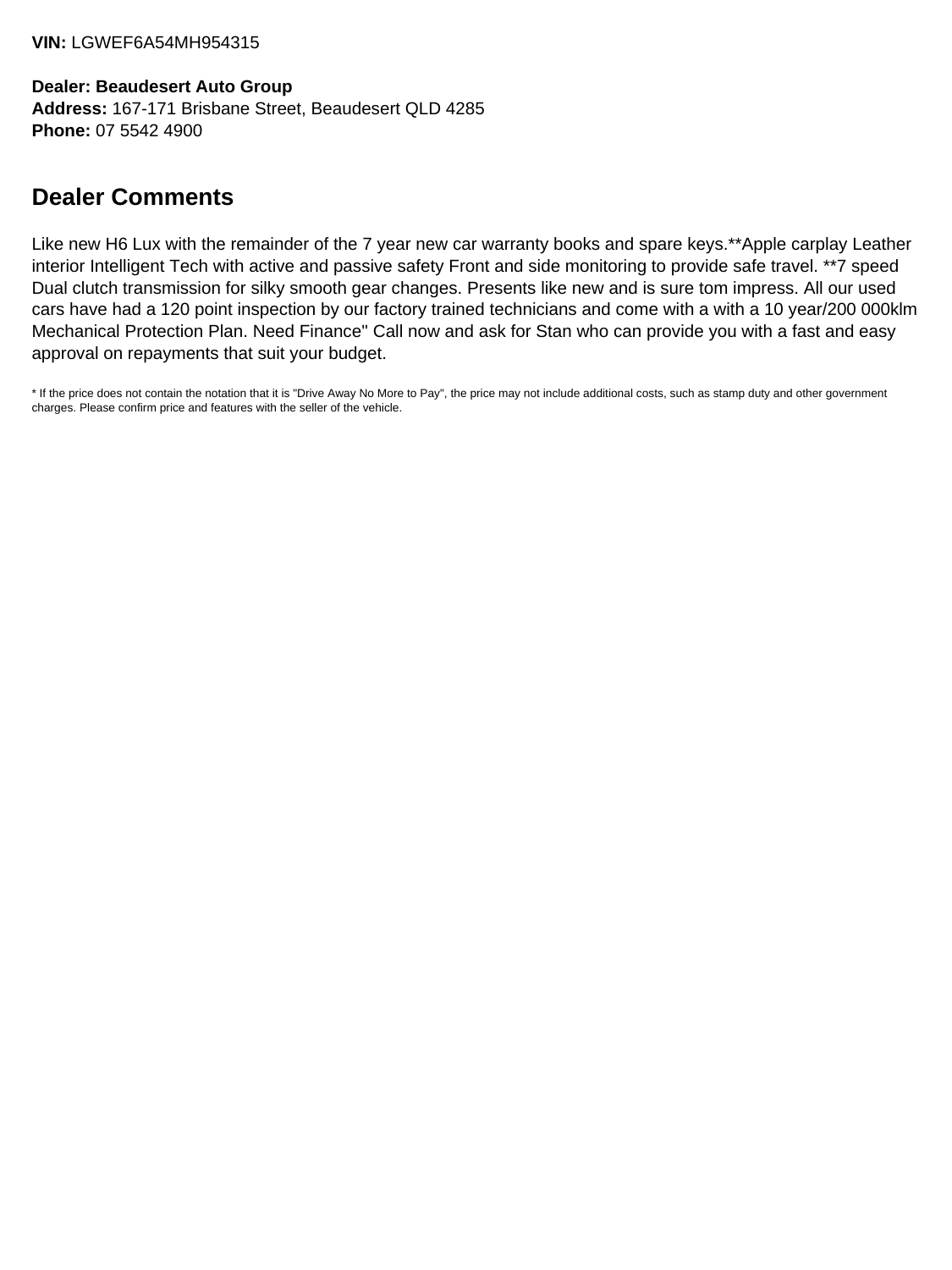# **Features and Specifications**

#### **Audio, Visual & Communication**

Audio - Aux Input USB Socket **Bluetooth System** Bluetooth System 8 Speaker Stereo **Data Logging Branch** Base Controller and Data Logging Multi-function Control Screen - Colour Superson Smart Device App Display/Control Speed Dependant Volume Stereo

#### **Instruments & Controls**

Speed Zone Reminder - Road Sign Recognition Tyre Pressure Monitoring:- with logging/display Warning - Speed Alert

**Interior**

Leather Steering Wheel

#### **Lights & Windows**

Daytime Running Lamps - LED For Contract the Running Lamps - LED Fog Lamp/s - Rear LED Fog Lamps - Front LED Headlamps - Electric Level Adjustment Headlamps - LED **Headlamps - See me home** Headlamps - See me home Rain Sensor (Auto wipers) The Common Sensitive Common Sensitive Common Sensitive Common Sensitive Common Sensitive Common Sensitive Common Sensitive Common Sensitive Common Sensitive Common Sensitive Common Sensitive Commo Rear Windows - Extra Dark/Privacy **Rear Windows** - Extra Dark/Privacy Tail Lamps - LED

# Headlamps Automatic (light sensitive) Power Windows - Remote Control Open/Close

#### **Safety & Security**

Airbag - Passenger **Airbags - Head for 1st Row Seats (Front)** Airbags - Head for 2nd Row Seats Airbags - Side for 1st Row Occupants (Front) Alarm **Blind Spot with Active Assist Alarm Blind Spot with Active Assist** Brake Assist **Brake Emergency Display - Hazard/Stoplights** Camera - Front Vision Camera - Rear Vision Camera - Side Vision Central Locking - Remote/Keyless Collision Mitigation - Forward (Low speed) Collision Mitigation - Reversing Collision Warning - Forward Collision Warning - Rearward Control - Corner Braking Control - Electronic Stability Control - Hill Descent Control - Park Distance Front Control - Park Distance Rear Control - Pedestrian Avoidance with Braking Control - Traction EBD (Electronic Brake Force Distribution) Engine Immobiliser North Communication and the Hill Holder Lane Departure Warning **Lane Active Assist** Lane Keeping - Active Assist Airbag - Driver Seatbelt - Pretensioners 1st Row (Front) Seatbelt - Pretensioners 2nd Row (Rear Centre) Seatbelt - Pretensioners 2nd Row(Rear Outer seats)

Smart Device Integration - Android Auto **Smart Device Integration - Apple CarPlay**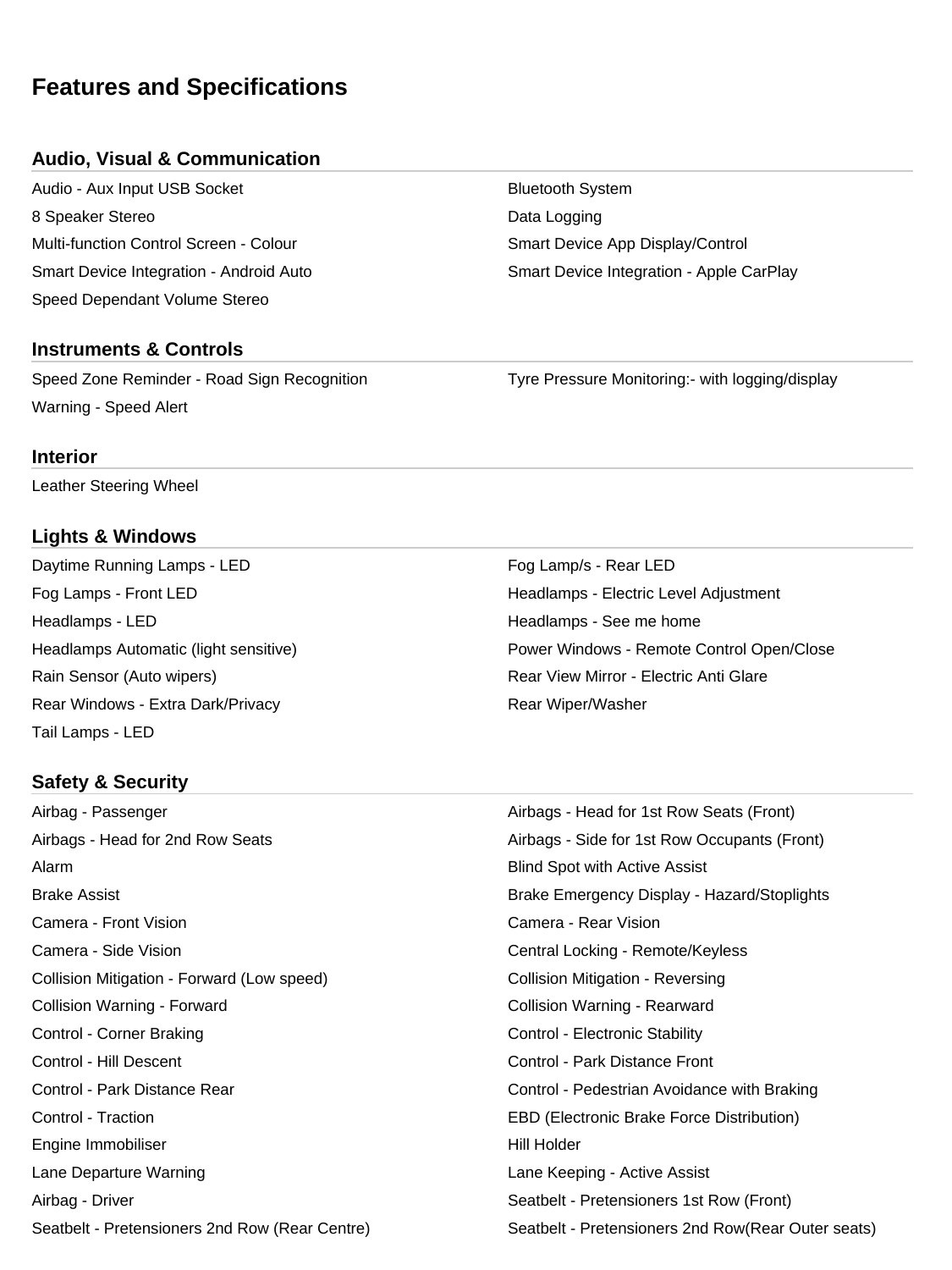#### **Seating**

Electric Seat - Drivers Heated Seats - 1st Row Seat - Driver with Electric Lumbar Seat - Height Adjustable Driver Seat - Height Adjustable Passenger Seats - 2nd Row Split Fold

### **Fuel**

Engine - Stop Start System (When at idle)

### **Steering**

Adjustable Steering Col. - Tilt & Reach Multi-function Steering Wheel Power Steering - Electric Assist

## **Body**

Roof Rails

## **Transmission & Drivetrain**

## **Wheels & Tyres**

Tyre Repair Kit

#### **Brakes**

Park Brake - Electric

## **Electrical**

12V Socket(s) - Auxiliary

# **Comfort & Convenience**

Armrest - Front Centre (Shared) **Armrest - Rear Centre (Shared**) **Armrest - Rear Centre (Shared**) Cargo Cover **Cargo Cover Cruise Control - Distance Control** - Cruise Control - Distance Control Cruise Control - with Brake Function (limiter) Cup Holders - 1st Row Cup Holders - 2nd Row **Air Cond. - Climate Control 2 Zone** Air Cond. - Climate Control 2 Zone Grab Handle - Passengers Side Grab Handles - 2nd Row Air Conditioning - Pollen Filter Keyless Start - Key/FOB Proximity related Map/Reading Lamps - for 1st Row Map/Reading Lamps - for 2nd Row Air Conditioning - Rear Starter Button - Key/Fob Proximity Sunvisor - Illuminated Vanity Mirrors Dual

# **Exterior**

Driving Mode - Selectable Gear Shift Paddles behind Steering Wheel

18" Alloy Wheels **Spare Wheel - Space Saver/Temporary** Spare Wheel - Space Saver/Temporary

4 Wheel Disc Brakes **All and Strategies Controllers** Disc Brakes Front Ventilated